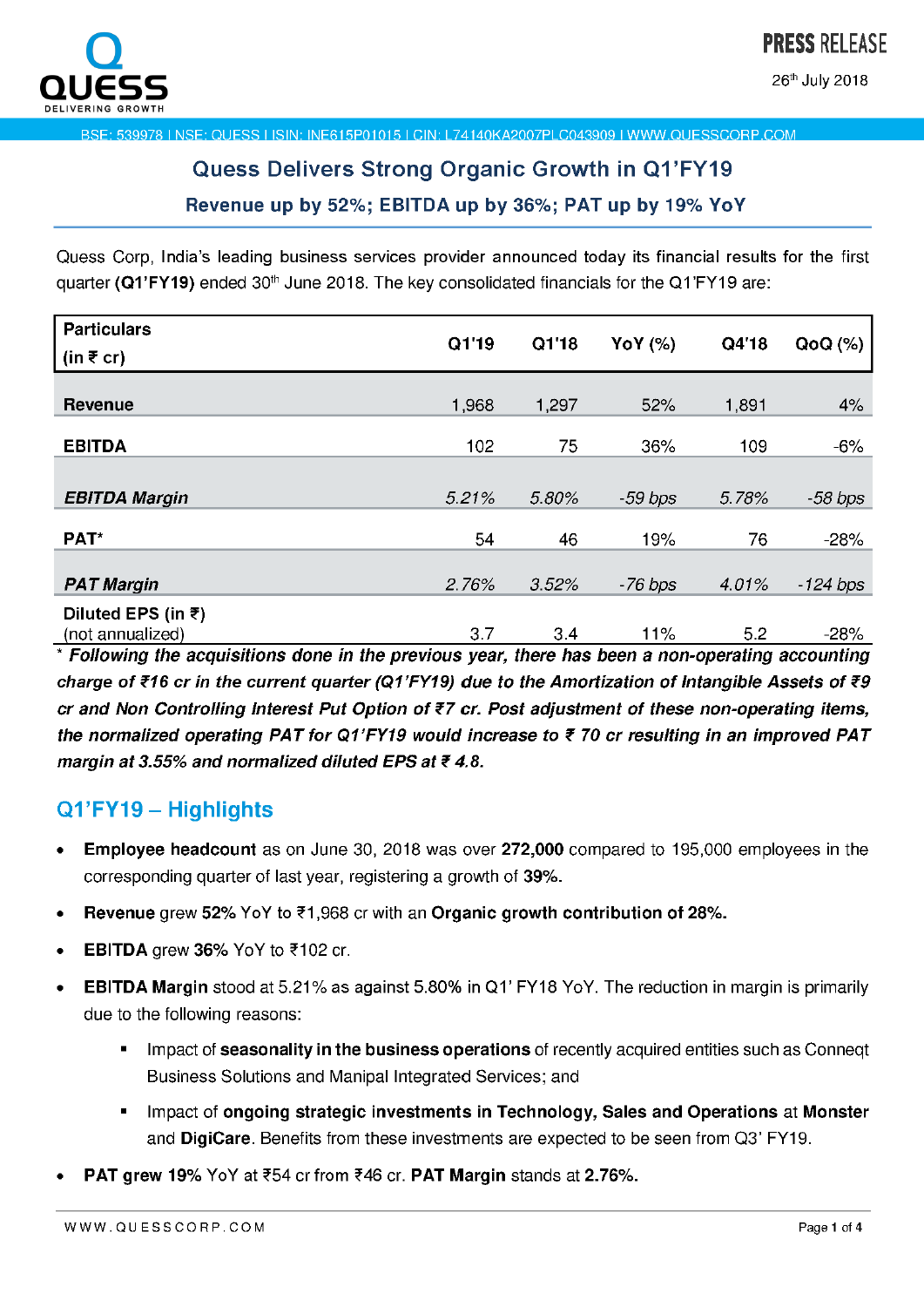

Diluted EPS was higher by 11% YoY at  $\overline{33.7}$ .

### Strategic Update:

- > Operations:
	- Our General Staffing business has added a total headcount of 7,400 across General Staffing and the Apprenticeship program during Q1 FY19. The Staffing headcount has reached  $\sim$ 164,400 as on June 30, 2018.
	- **Conneqt Business Solutions** expanded its business operations to two new international geographies — Vietnam and the Middle East.
	- **Terrier Security Services** registered an all-time record win of over 4,000 new headcounts in Q1' FY19.
	- $\mathbf{m}$  ,  $\mathbf{m}$ DigiCare Services has expanded its store count by 33% by adding 60 new stores during the quarter, bringing the total count to 240+ stores across India.
- Acquisitions:
	- On April 11, 2018, Guess completed the acquisition of 100% stake in HCL Computing Products Limited (Branded as DigiCare Services). Accordingly, the financials of the acquired entity has been fully consolidated into Quess w.e.f. Q1' FY 19. The acquisition gave Quess a strategic entry into the mobile and consumer durable break—fix and repairs market across India and has complemented the company's offering in the Customer Lifecycle Management (CLM) space.
	- Quess completed the acquisition of 90% stake in Greenpiece Landscapes India Private  $\blacksquare$ Limited with effect from May 08, 2018. Accordingly, the financials of the acquired entity has been fully consolidated into Quess w.e.f. Q1' FY19. Landscaping is an adjacency to Quess' Facility Management business and the acquisition further differentiated our offerings and brought in much—needed institutional approach to this segment.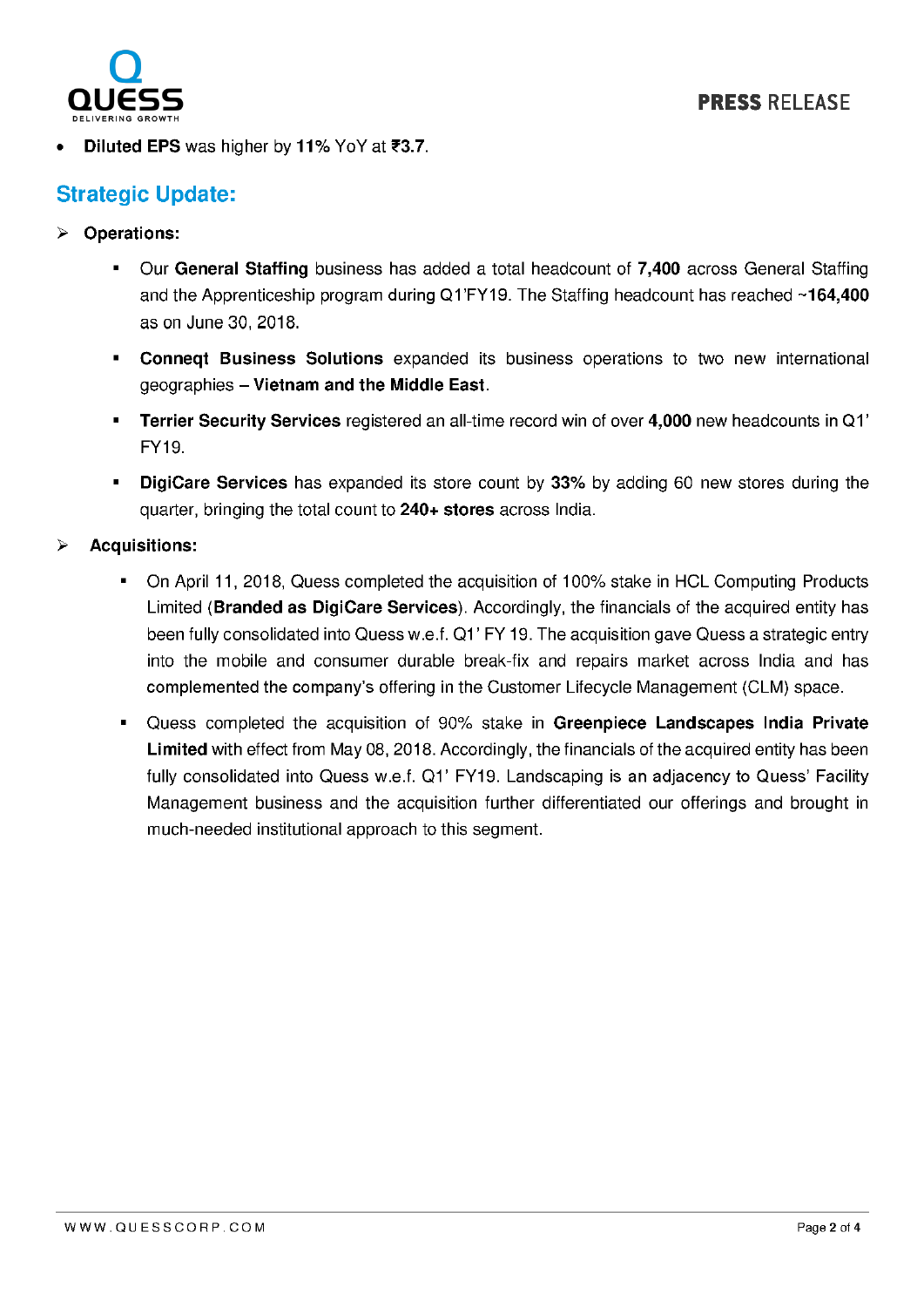

### Segment Wise Performance

| Particulars (in ₹ cr)       | Q1'19     | Q1'18                    | YoY (%) | Q4'18     | $Q_0Q(\%)$ |
|-----------------------------|-----------|--------------------------|---------|-----------|------------|
| <b>People Services</b>      |           |                          |         |           |            |
| Revenue                     | 869       | 619                      | 40%     | 840       | 4%         |
| <b>EBIT</b>                 | 39        | 31                       | 28%     | 38        | 4%         |
| <b>EBIT Margin</b>          | 4.51%     | 4.95%                    |         | 4.49%     |            |
|                             |           |                          |         |           |            |
| <b>Technology Solutions</b> |           |                          |         |           |            |
| Revenue                     | 664       | 390                      | 70%     | 608       | 9%         |
| <b>EBIT</b>                 | 35        | 23                       | 47%     | 39        | $-10%$     |
| <b>EBIT Margin</b>          | 5.22%     | 6.02%                    |         | 6.33%     |            |
|                             |           |                          |         |           |            |
| <b>Facility Management</b>  |           |                          |         |           |            |
| Revenue                     | 279       | 228                      | 22%     | 289       | $-4%$      |
| <b>EBIT</b>                 | 17        | 15                       | 11%     | 19        | $-12%$     |
| <b>EBIT Margin</b>          | 5.93%     | 6.57%                    |         | 6.47%     |            |
|                             |           |                          |         |           |            |
| <b>Industrials</b>          |           |                          |         |           |            |
| Revenue                     | 120       | 60                       | 98%     | 130       | $-8%$      |
| <b>EBIT</b>                 | 5         | 3                        | 74%     | 5         | $-2%$      |
| <b>EBIT Margin</b>          | 3.97%     | 4 5 2%                   |         | 3.74%     |            |
|                             |           |                          |         |           |            |
| <b>Internet Business</b>    |           |                          |         |           |            |
| Revenue                     | 37        | $\overline{\phantom{a}}$ |         | 23        | 58%        |
| <b>EBIT</b>                 | (6)       | $\qquad \qquad -$        |         | (4)       | 63%        |
| <b>EBIT Margin</b>          | $-16.00%$ |                          |         | $-15.47%$ |            |

Commenting on the financial results, Chairman & MD Mr. Ajit Isaac said that, "We had a promising start to the new financial year. Our Revenues grew by 52% and EBITDA by 36% YoY. Our margins has been impacted by the seasonality in the newly acquired businesses and due to our strategic investments in Monster and DigiCare. However, we are confident that the margins shall improve as we navigate through the year. Our normalized PAT and EPS after adjusting for non-operating accounting entries under Ind AS improves to €70 or and ?4.8 respectively. We have also started a business transformation program at Quess encapsulating Zero Based Budgeting, Service Excellence and Digitization of key business processes to further enhance our margins". He further added that "Quess as a company is moving from being a business services provider to being a platform that connects with a large number of customers and consumers. Given our current scale of operation, the need to develop and execute a branding initiative is essential for making Quess a preferred partner of choice for our clients and thereby leapfrogging to the next level of growth while delivering long term value for all our stakeholders."